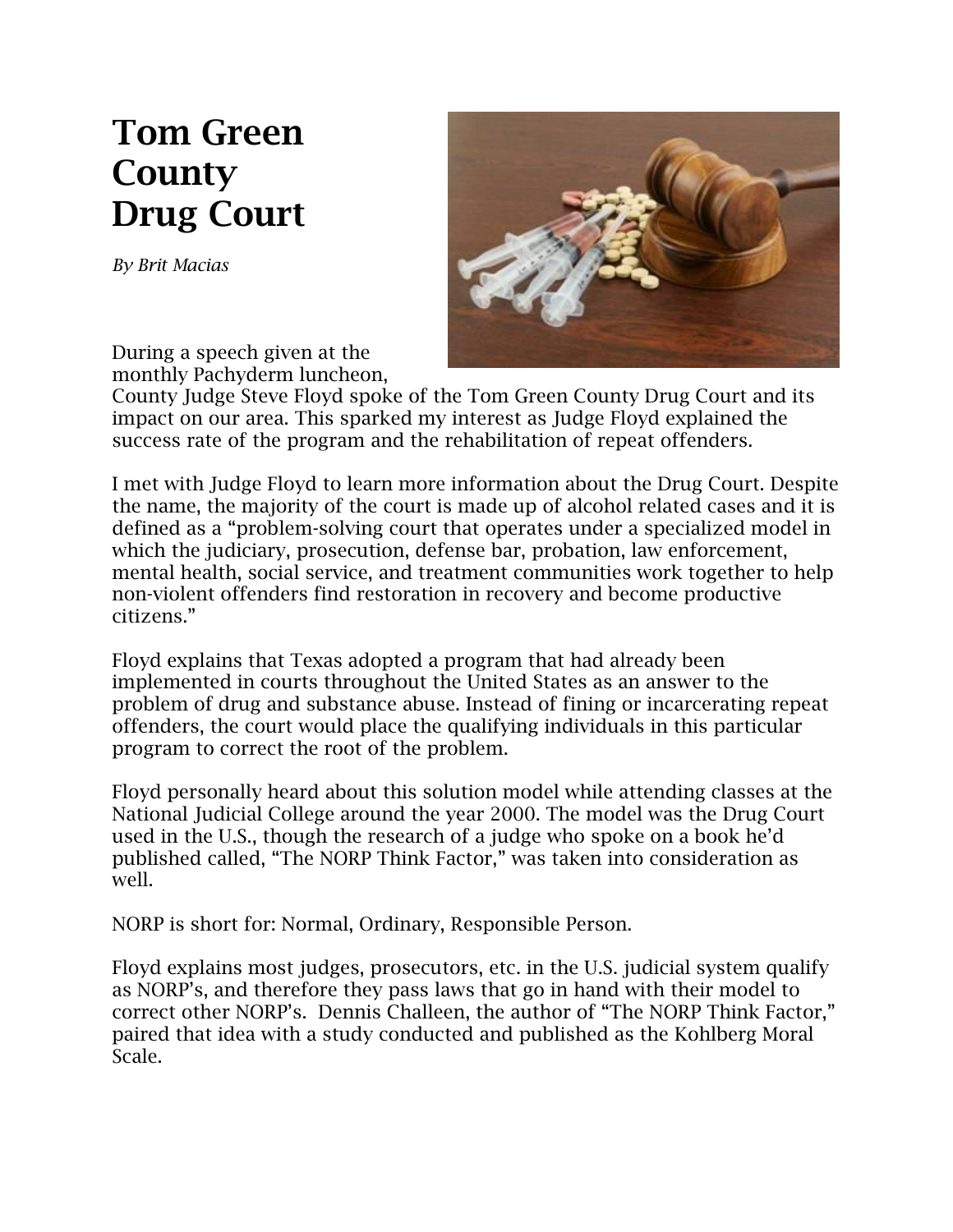Floyd sums up the study, explaining, "Based on people's attitudes, attributes, and personalities, there is somewhat of a ranking system. On the top of that, you have Jesus, followed below by Ghandi, Mother Teresa, and those sort of people. Then on the bottom you've got the Jeffery Dahmers and Charles Mansons that are basically just totally evil. Most people are in the middle ranges; the 3, 4, and 5."

Those at the top of the scale are considered very honorable and will choose to do the right thing except in extreme circumstances. There are those in some of the middle ranges that would do what is wrong only as long as the chance of being caught was slim to none, while those in the "1" category are simply evil, according to the study.

Those in the middle ranges generally self-correct out of shame and guilt over what they've done. "You don't need to waste a lot of time and energy on those because they're going to fix themselves," Floyd states.

However, those in the extreme bottom range need not have resources and rehabilitation efforts spent on them, because they simply will not correct and be able to enter back into society.

These two extremes leave a group in the middle, the 2's and 3's on the scale, that will correct with a bit of help. Judge Floyd explains they are the group that, for whatever reason, are not NORP's and they need time, energy, and money allocated to them in order to facilitate the necessary rehabilitation models.

Part of the research going into Challeen's work was a study done over a 20-year period, comparing the recidivism rates of offenders leaving two judges' courtrooms. One judge gave a high penalty to alcohol and drug abusers, while the other was more lenient. The recidivism rates were nearly identical.

This is the point where Challeen decided yes, it is important to be tough on crime, but the system must be tough on crime in an intelligent way.

"The idea (for) these people, the 2's and 3's, is to try and move them up the moral scale some and to get them functioning at a level where they'll want to go on and do better," Judge Floyd states.

Soon after Floyd saw Challeen's model, he discovered the Drug Court model Tom Green County uses today in their one felony Drug Court, and three misdemeanor Drug Courts, presided over by Judge Nolen, Judge Roberts, and Judge Floyd.

Based on the type of crime committed, the Tom Green County court can decide to add the offender to the Drug Court where they receive what they need in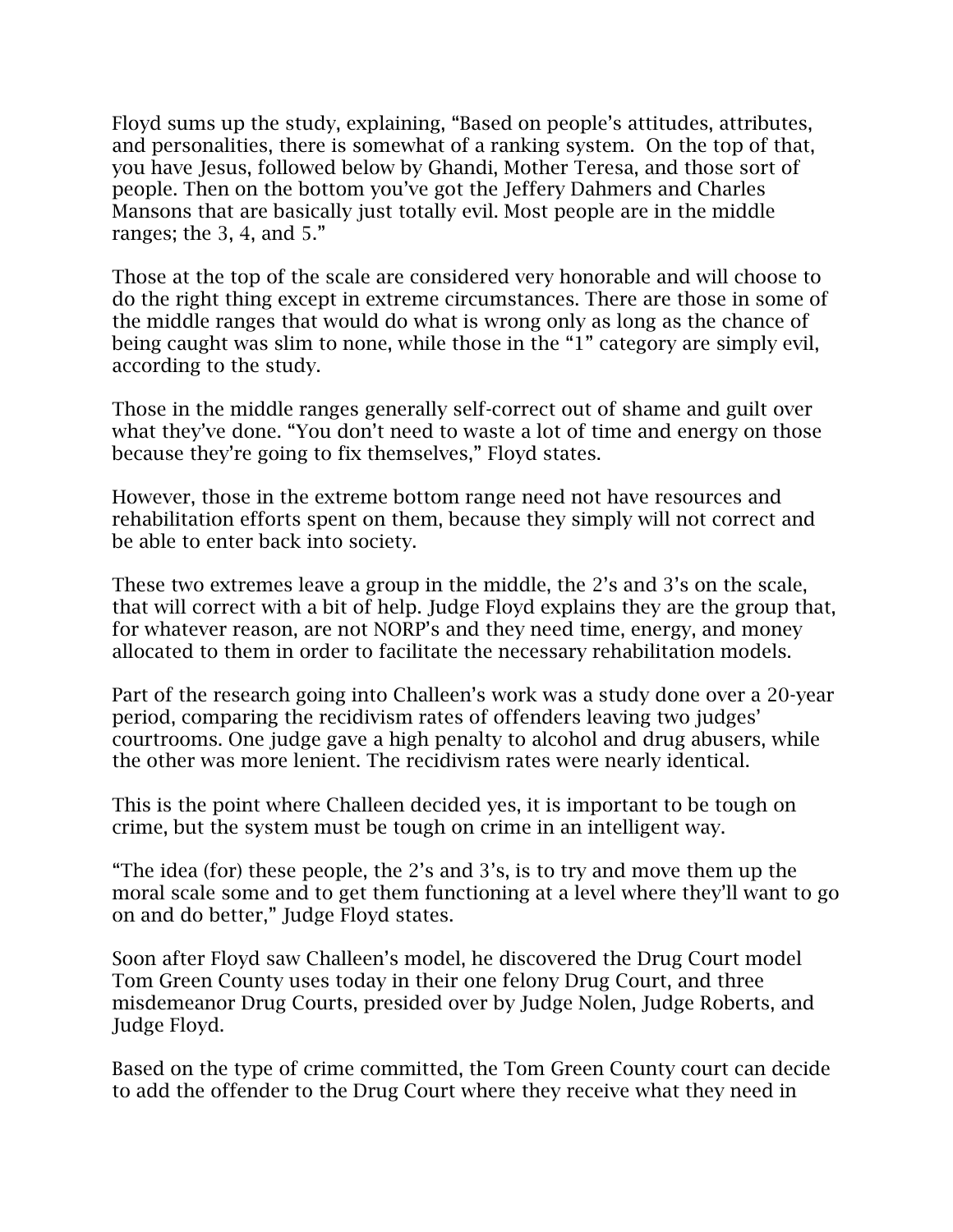order to be rehabilitated. They are in the program for a year, where they have regular group and personal meetings, a probation officer, a counselor, required meetings such as AA, strict guidelines to follow, and a group of individuals that care about their success.

Each person is assigned a counselor to meet with once a week, a probation officer that gives them a curfew, and for the first month they are required to wear an alcohol monitor or a drug patch.

Floyd mentioned that a few participants have even requested that their monitor stay on a little longer, until they felt they could trust themselves without it.

Those in the Drug Court also have a couple of things they must do. They must hold a steady job, and they must attend a number of AA meetings or NA meetings, depending on their charges.

The Drug Court itself also meets regularly to discuss how each individual is doing.

"My job is to reinforce them if they're doing well, or kick 'em in the butt if they're not," Floyd says.

This type of meeting is called a progressive sanction court, due to the fact that it is held in front of the rest of the group.

After a successful year in the program, the Drug Court graduates the members.

"I like to bring in new people the same day we're graduating others," Floyd says, "because every one of (the graduates) speaks back to the group and it's pretty touching to see how it's changed and affected their lives."

Floyd continues, "Our job is to portray that we are really on their side for success. Obviously if they violate the terms, we have to punish them but it's not terminal. It can be terminal, you can work yourself out of the program, but I've had *one* that's dropped out in two and a half years… Everyone else has gotten through. Some of them struggle a little harder for a few months than others… they get a lot of support from their counselor and their counselor won't put up with b.s. because they've been there and they've seen it. If their counselor doesn't pick it up, their group does."

Floyd went on to say the groups become close-knit and many of those who simply needed someone to believe in them and be on their side for success find just that in the Drug Court program.